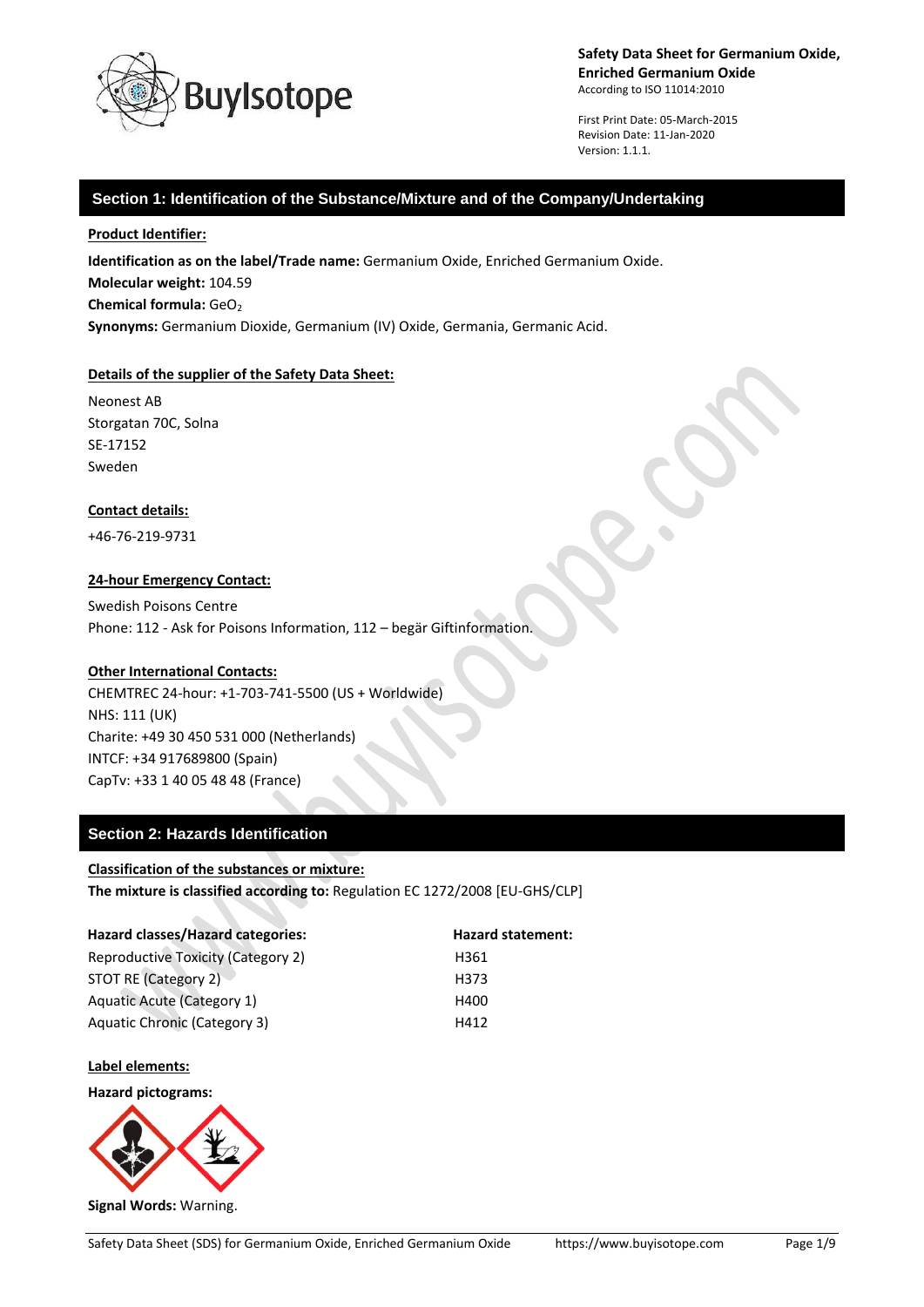uylsotope

First Print Date: 05-March-2015 Revision Date: 11-Jan-2020 Version: 1.1.1.

#### **Hazard Statements:**

H361 Suspected of damaging fertility or the unborn child.

H373 May cause damage to organs through prolonged or repeated exposure.

H400 Very toxic to aquatic life.

H412 Harmful to aquatic life with long lasting effects.

## **Precautionary Statements:**

P201 Obtain special instructions before use.

P202 Do not handle until all safety precautions have been read and understood.

P270 Do not eat, drink or smoke when using this product.

P273 Avoid release to the environment.

P308 + P313 IF exposed or concerned: Get medical advice/attention.

P391 Collect spillage.

P405 Store locked up.

# **Section 3: Composition/Information on Ingredients**

## **Substance/Mixture:** Substance.

## **Ingredients:**

| Substance name (IUPAC/EC) | CAS-No.   | Concentration | <b>Classification</b>                         |
|---------------------------|-----------|---------------|-----------------------------------------------|
|                           | EC-No.    | % by weight   | EC1272/2008                                   |
| Germanium dioxide         | 1310-53-8 | >99.9%        | H361<br>Repr. 2<br>STOT RE 2<br>H373          |
|                           | 215-180-8 |               | Aquatic Acute 1 H400<br>Aquatic Chronic 3H412 |

For explanation of abbreviations see Section 16.

# **Section 4: First-Aid Measures**

# **Description of first aid measures:**

**General information:** In case of persisting adverse effects, consult a physician. Remove contaminated clothing and shoes immediately, and launder thoroughly before reusing.

**After inhalation:** Ensure supply of fresh air.

**After skin contact:** In case of contact with skin wash off with soap and water.

**After eye contact:** Remove contact lenses. Rinse eye thoroughly under running water keeping eyelids wide open and protecting the unaffected eye (at least 10 to 15 min.). In case of irritation consult an ophthalmologist.

**After ingestion:** Rinse out mouth and give plenty of water to drink. Induce vomiting if patient is conscious, seek medical advice. Never give anything by mouth to an unconscious person. Call a doctor immediately.

# **Most important symptoms and effects, both acute and delayed:**

None known.

**Indication of any immediate medical attention and special treatment needed:** Treat symptomatically.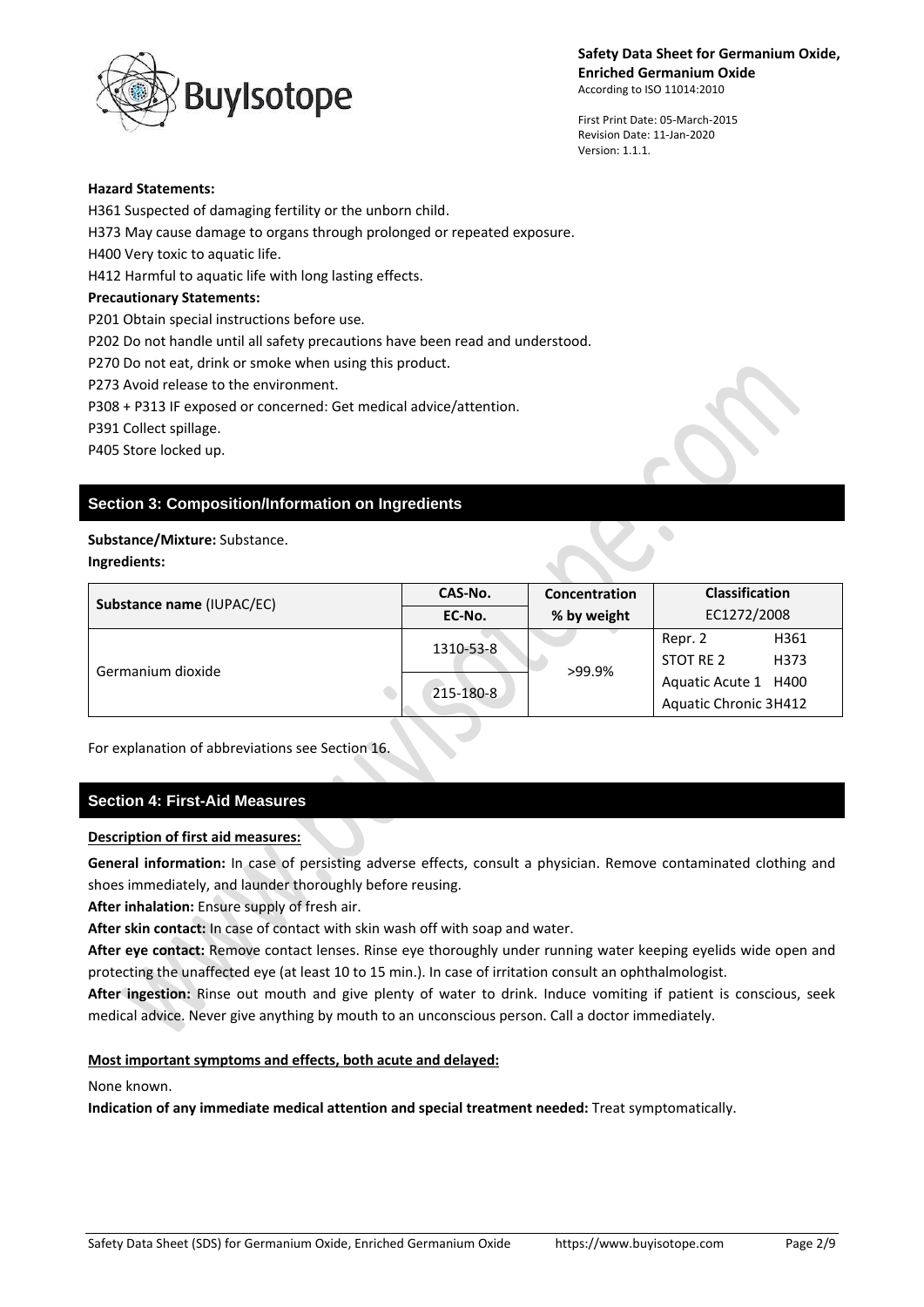

First Print Date: 05-March-2015 Revision Date: 11-Jan-2020 Version: 1.1.1.

# **Section 5: Fire-Fighting Measures**

**Extinguisher media:**

**Suitable extinguishing media:** Product itself is non-combustible; adapt fire extinguishing measures to surrounding areas.

**Unsuitable extinguishing media:** High power water jet.

**Special hazards arising from the substance or mixture:** None known.

**Advice for firefighters:** No special measures necessary.

## **Section 6: Accidental Release Measures**

#### **Personal precautions, protective equipment and emergency procedures:**

**For non-emergency personnel:** Refer to protective measures listed in sections 7 (Handling and storage) and 8 (Exposure controls/personal protection). Ensure adequate ventilation. Avoid dust formation.

**For emergency responders:** No data available. Personal protective equipment (PPE) - see Section 8 (Exposure controls/personal protection).

**Environmental precautions:** Do not discharge into the drains/surface waters/groundwater.

#### **Methods and materials for containment and cleaning up:**

Take up mechanically. Avoid raising dust. Send in suitable containers for recovery or disposal.

# **Section 7: Handling and Storage**

#### **Precautions for safe handling:**

**Advice on safe handling:** Provide good ventilation of working area (local exhaust ventilation, if necessary). Avoid the formation and deposition of dust.

**General protective and hygiene measures:** Do not eat, drink or smoke during work time. Keep away from foodstuffs and beverages. Remove soiled or soaked clothing immediately. Wash hands before breaks and after work. Do not inhale dust.

**Advice on protection against fire and explosion:** No special measures necessary.

#### **Conditions for safe storage, including any incompatibilities:**

**Technical measures and storage conditions:** Keep container tightly closed, well-ventilated place. Store in a dry place. **Requirements for storage rooms and vessels:** Containers which are opened must be carefully closed and kept upright to prevent leakage.

**Advice on storage assembly:** None known.

**Specific end use(s):** No data available.

# **Section 8: Exposure Controls/Personal Protection**

#### **Control parameters:**

**Occupational exposure limits:** No exposure limits established.

#### **Exposure controls:**

**Appropriate engineering controls:** Safety shower and eye bath. Mechanical exhaust required.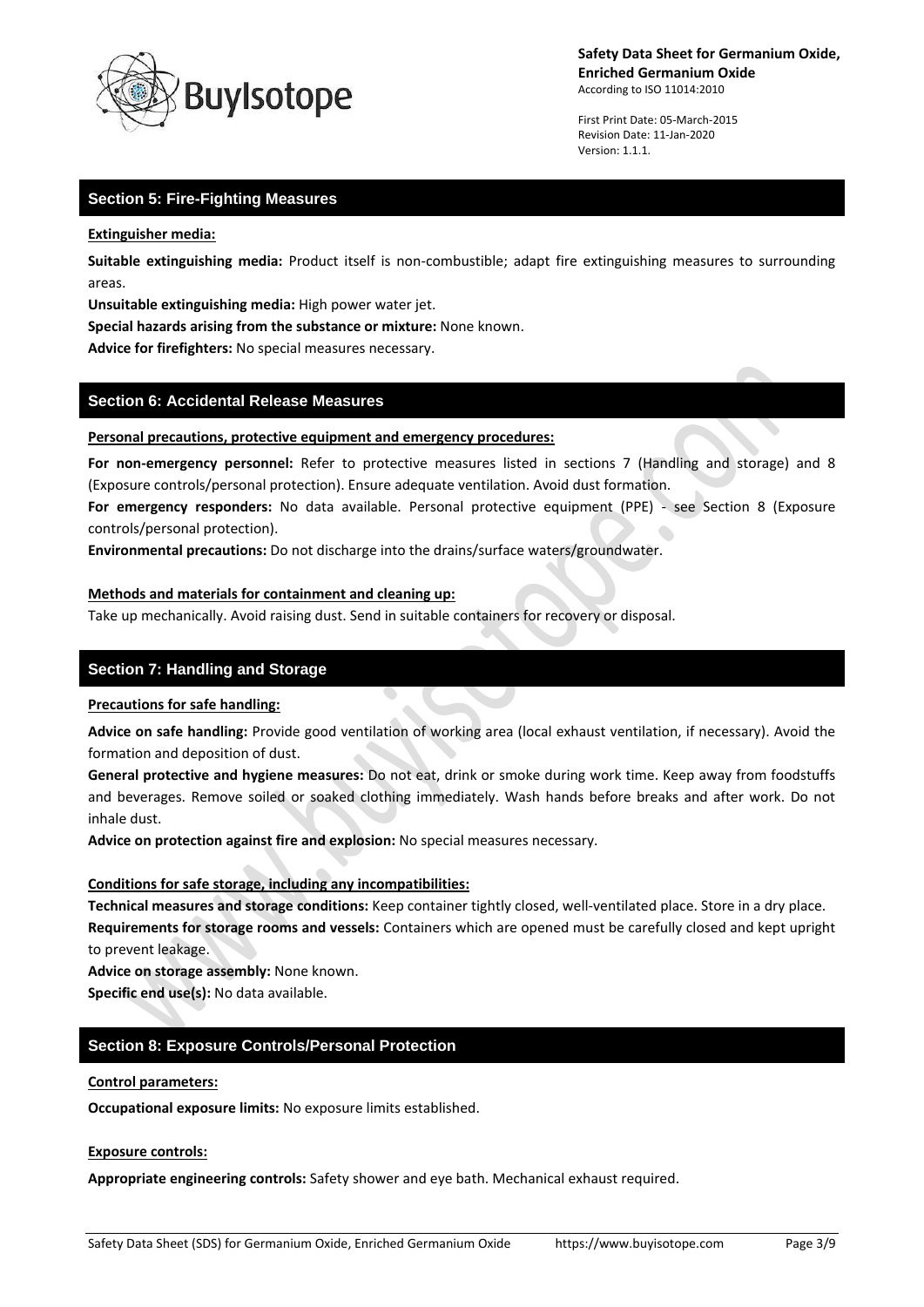

First Print Date: 05-March-2015 Revision Date: 11-Jan-2020 Version: 1.1.1.

#### **Individual protection measures, such as personal protective equipment:**

**Respiratory protection:** If workplace exposure limits are exceeded, a respiratory protection approved for this particular job must be worn. In case of dust formation, take appropriate measures for breathing protection in the event workplace threshold values are not specified. Respirator P3.

**Eye / face protection:** Safety glasses (EN 166).

**Hand protection:** Use protective gloves (DIN EN 374). Before use, the protective gloves should be tested in any case for its specific work-station suitability (i.e. mechanical resistance, product compatibility and antistatic properties). Adhere to the manufacturer's instructions and information relating to the use, storage, care and replacement of protective gloves. Protective gloves shall be replaced immediately when physically damaged or worn. Design operations thus to avoid permanent use of protective gloves.

**Other:** Chemical-resistant work clothes.

# **Section 9: Physical and Chemical Properties**

**Information on basic physical and chemical properties**

**Appearance (form):** Solid.

**Colour:** White.

**Odour:** Odourless.

**Odour threshold:** No data available.

**pH (concentration):** No data available.

**Melting point/range (°C):** 1,115 °C

**Boiling point/range (°C):** No data available.

**Flash point (°C):** No data available.

**Evaporation rate:** No data available.

**Flammability (solid, gas):** Non-flammable.

**Ignition temperature (°C):** No data available.

**Upper/lower flammability/explosive limits:** No data available.

**Vapour pressure (20 °C):** No data available.

**Vapour density:** No data available.

**Relative density (25 °C):** 4.228

**Water solubility (g/L) at 25 °C:** 4.53 mg/L

**n-Octanol/Water partition coefficient**: No data available.

**Auto-ignition temperature:** No data available.

**Decomposition temperature:** No data available.

**Viscosity, dynamic (mPa s):** No data available.

**Explosive properties:** The substance or mixture is not classified as explosive.

**Oxidising properties:** The substance or mixture is not classified as oxidizing.

# **Section 10: Stability and Reactivity**

**Reactivity:** No data available.

**Chemical stability:** Stable under recommended storage and handling conditions (See section 7 Handling and storage). **Possibility of hazardous reactions:** Dangerous reactions are not to be expected when handling product according to its intended use.

**Conditions to avoid:** None, if handled according to order.

**Incompatible materials:** None known.

**Hazardous decomposition products:** No hazardous decomposition products known.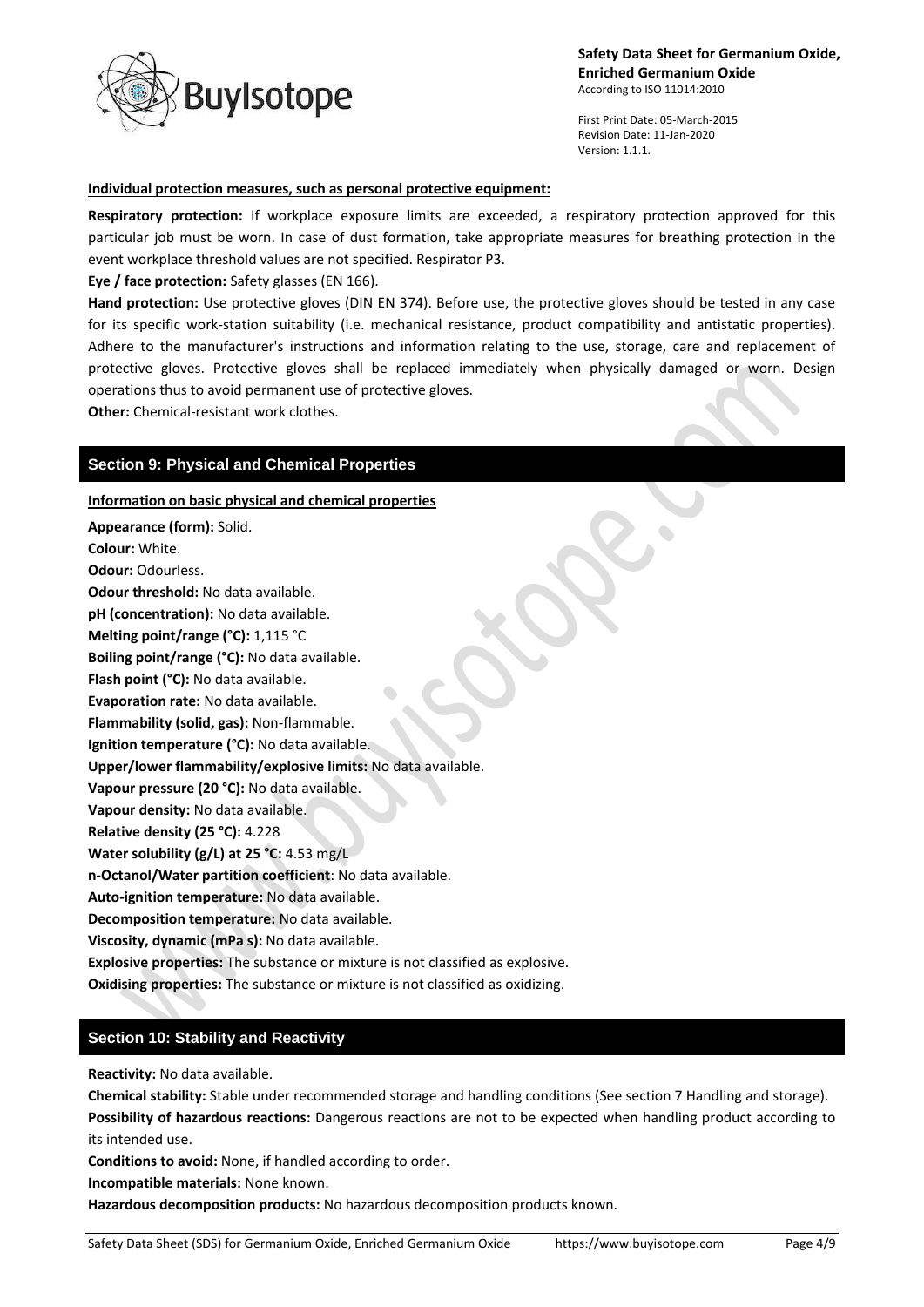

**Safety Data Sheet for Germanium Oxide, Enriched Germanium Oxide**

According to ISO 11014:2010

First Print Date: 05-March-2015 Revision Date: 11-Jan-2020 Version: 1.1.1.

# **Section 11: Toxicological Information**

#### **Information on toxicological effects:**

Not classified based on available information.

#### **Classification according to GHS (1272/2008/EG, CLP)**

**Skin corrosion/irritation:**

Not classified based on available information.

# **Serious eye damage/eye irritation:**

Not classified based on available information.

# **Respiratory or skin sensitisation:**

Not classified based on available information.

#### **Germ cell mutagenicity:**

Not classified based on available information.

#### **Carcinogenicity:**

Not classified based on available information.

#### **Reproductive toxicity:**

Suspected of damaging fertility or the unborn child.

#### **Specific target organ toxicity – single exposure (STOT):**

Not classified based on available information.

## **Specific target organ toxicity (STOT) – repeated exposure:**

May cause damage to organs through prolonged or repeated exposure.

#### **Aspiration toxicity:**

Not classified based on available information.

# **Section 12: Ecological Information**

**Toxicity:** No data available. **Persistence and degradability:** No data available. **Bioaccumulative potential:** No data available. **Mobility in soil:** No data available. **Results of PBT& vPvB assessment:** No data available. **Other adverse effects:** No data available.

# **Section 13: Disposal Considerations**

**Product:** Allocation of a waste code number, according to the European Waste Catalogue, should be carried out in agreement with the regional waste disposal company. Dispose of according to all applicable regulations upon consultation of the local competent authorities and the disposer in a suitable and authorised disposal facility.

**Packaging:** Residuals must be removed from packaging and when emptied completely disposed of in accordance with the regulations for waste removal. Incompletely emptied packaging must be disposed of in the form of disposal specified by the regional disposer.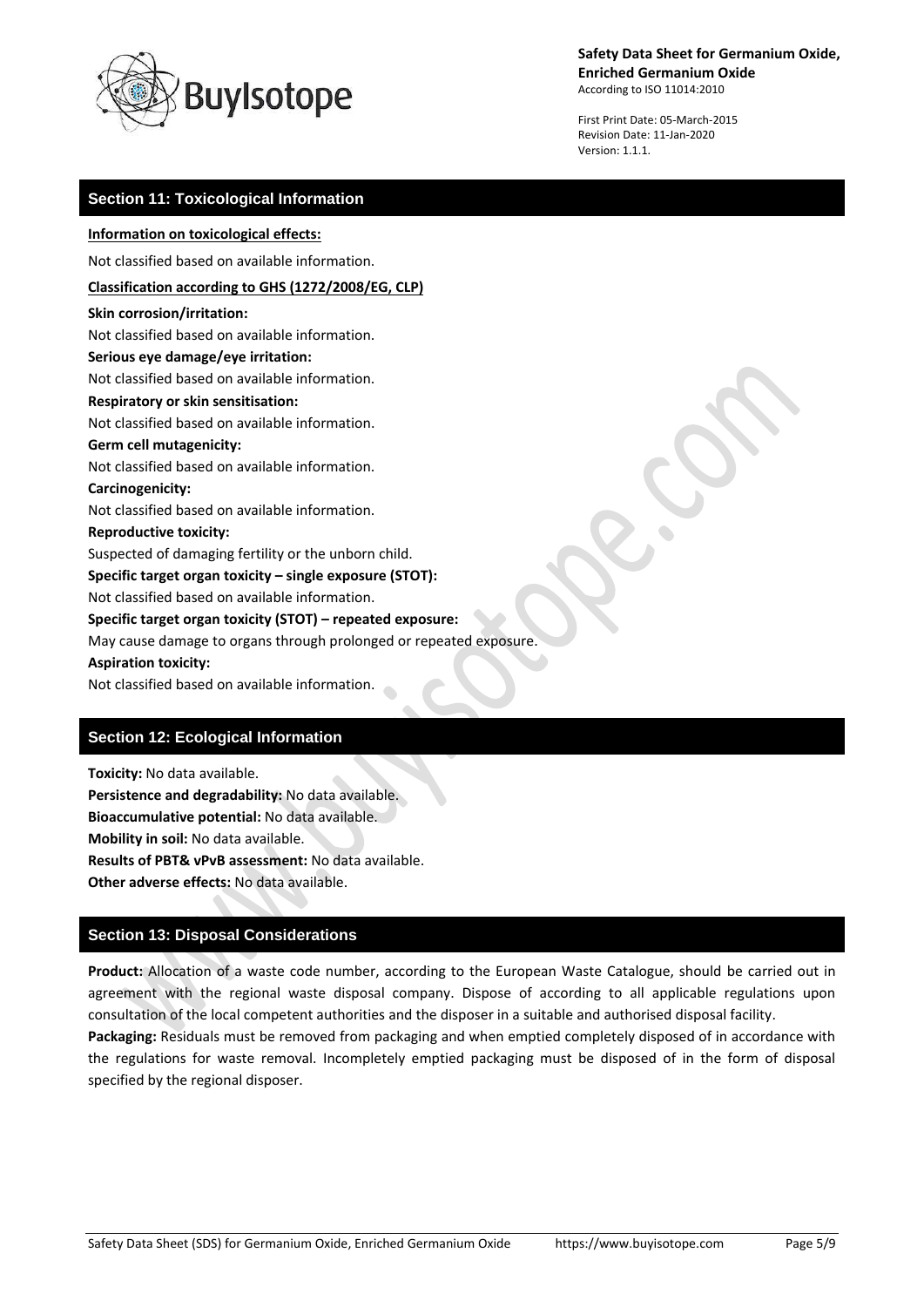# **Safety Data Sheet for Germanium Oxide, Enriched Germanium Oxide**

According to ISO 11014:2010

First Print Date: 05-March-2015 Revision Date: 11-Jan-2020 Version: 1.1.1.

# **Section 14: Transport Information**

**UN number:** Not regulated as a dangerous good.

**UN proper shipping name:** Not regulated as a dangerous good.

**ylsotope** 

**Transport hazard class(es):** Not regulated as a dangerous good.

**Packing group:** Not regulated as a dangerous good.

**Environmental hazards:** Not regulated as a dangerous good.

**Special precautions for user:** Not dangerous goods in the meaning of ADR/RID, ADN, IMDG-Code, ICAO/IATA-DGR. **Transport in bulk according to Annex II of Marpol and the IBC Code:** Not applicable.

# **Section 15: Regulatory Information**

**EU regulations:**

**Regulation (EC) No. 1005/2009 on substances that deplete the ozone layer, Annex I and II, as amended**

Not listed.

**Regulation (EC) No. 850/2004 on persistent organic pollutants, Annex I**

Not listed.

**Regulation (EU) No. 649/2012 concerning the export and import of dangerous chemicals, Annex I, Part 1 as amended**

Not listed.

**Regulation (EU) No. 649/2012 concerning the export and import of dangerous chemicals, Annex I, Part 2 as amended**

Not listed.

**Regulation (EU) No. 649/2012 concerning the export and import of dangerous chemicals, Annex I, Part 3 as amended**

Not listed.

**Regulation (EU) No. 649/2012 concerning the export and import of dangerous chemicals, Annex V as amended** Not listed.

**Regulation (EC) No. 166/2006 Annex II Pollutant Release and Transfer Registry**

Not listed.

**Regulation (EC) No. 1907/2006, REACH Article 59(10) Candidate List as currently published by ECHA** Not listed.

# **Authorisations:**

**Regulation (EC) No. 1907/2006, REACH Annex XIV Substances subject to authorization, as amended** Not listed.

# **Restrictions on use:**

**Regulation (EC) No. 1907/2006 Annex XVII Substances subject to restriction on marketing and use** Not regulated.

**Regulation (EC) No. 1907/2006, REACH Annex XVII Substances subject to restriction on marketing and use as amended**

Not listed.

**Directive 2004/37/EC on the protection of workers from the risks related to exposure to carcinogens and mutagens at work**

Not regulated.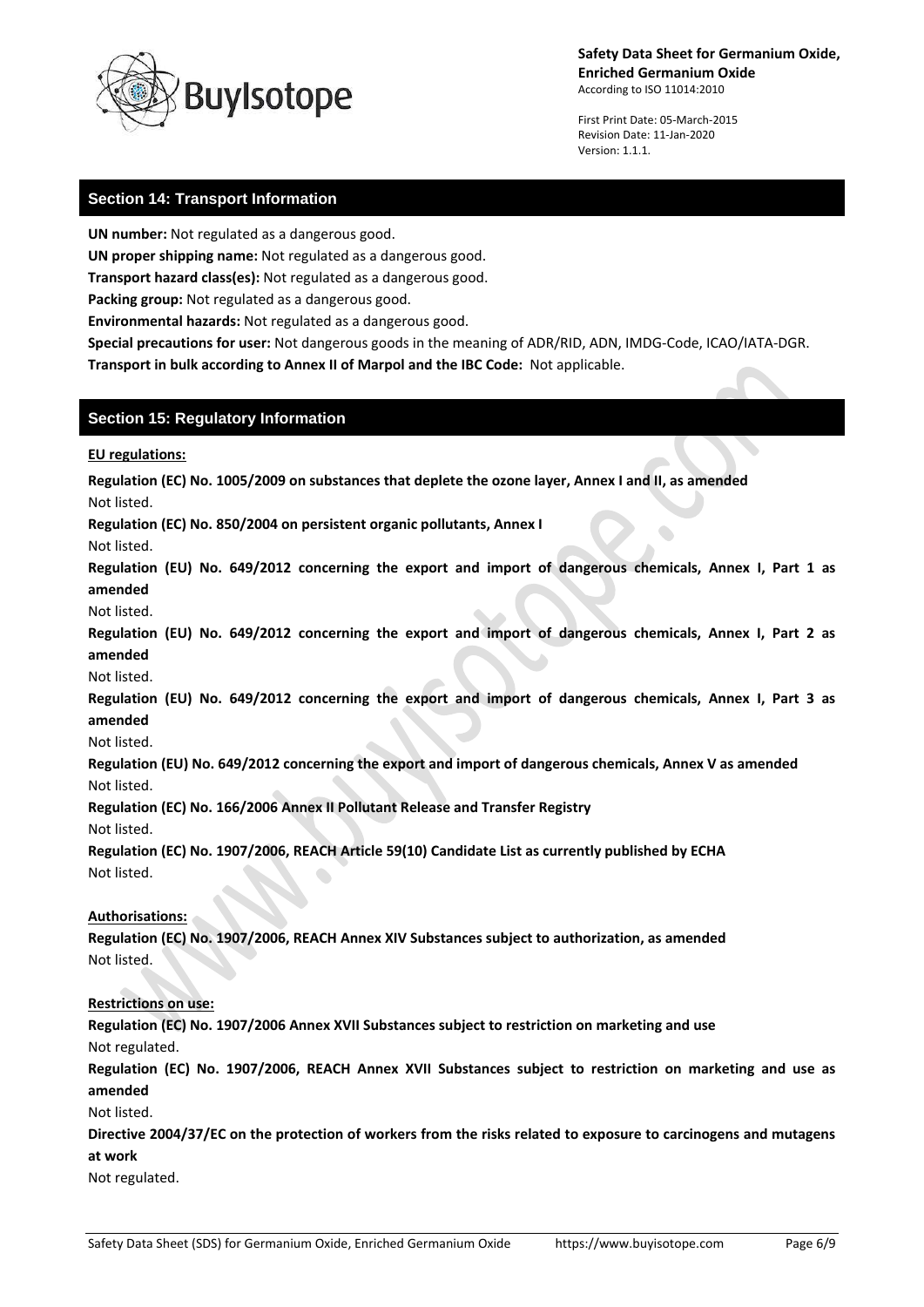

First Print Date: 05-March-2015 Revision Date: 11-Jan-2020 Version: 1.1.1.

**Directive 92/85/EEC: on the safety and health of pregnant workers and workers who have recently given birth or are breastfeeding.**

Not regulated.

# **Other EU regulations:**

**Directive 2012/18/EU on major accident hazards involving dangerous substances**

Not listed.

**Directive 98/24/EC on the protection of the health and safety of workers from the risks related to chemical agents at work.**

Always applicable.

**Directive 94/33/EC on the protection of young people at work** Not listed.

## **Additional Information:**

**SARA 302 Components:** No chemicals in this material are subject to the reporting requirements of SARA Title III, Section 302.

**SARA 313 Components:** This material does not contain any chemical components with known CAS numbers that exceed the threshold (De Minimis) reporting levels established by SARA Title III, Section 313.

**SARA 311/312 Hazards:** Acute Health Hazard, Chronic Health Hazard.

**Massachusetts Right to Know Components:** No components are subject to the Massachusetts Right to Know Act.

**Pennsylvania Right to Know Components:** Germanium dioxide / CAS No. 1310-53-8

**New Jersey Right to Know Components:** Germanium dioxide / CAS No. 1310-53-8

**California Prop. 65 Components:** This product does not contain any chemicals known to the State of California to cause cancer, birth defects, or any other reproductive harm.

**Chemical safety assessment:** No Chemical Safety Assessment has been carried out.

# **Section 16: Other Information**

#### **List of abbreviations:**

ACGIH American Conference of Governmental Industrial Hygienists

ADR European Agreement Concerning the International Carriage of Dangerous Goods by Road

ALARA As Low As Is Reasonably Achievable

AMU Atomic Mass Unit

ANSI American National Standards Institute

BLS Basic Life Support

CAM Continuous Air Monitor

CAS Chemical Abstracts Service (division of the American Chemical Society)

CEN European Committee for Standardization

CERCLA Comprehensive Environmental Response Compensation and Liability Act

CLP Classification, Labelling and Packaging (European Union)

CPR Controlled Products Regulations (Canada)

CWA Clean Water Act (USA)

DAC Derived Air Concentration (USA)

DOE United States Department of Energy (USA)

DOT United States Department of Transportation (USA)

DSL Domestic Substances List (Canada)

EC50 Half Maximal Effective Concentration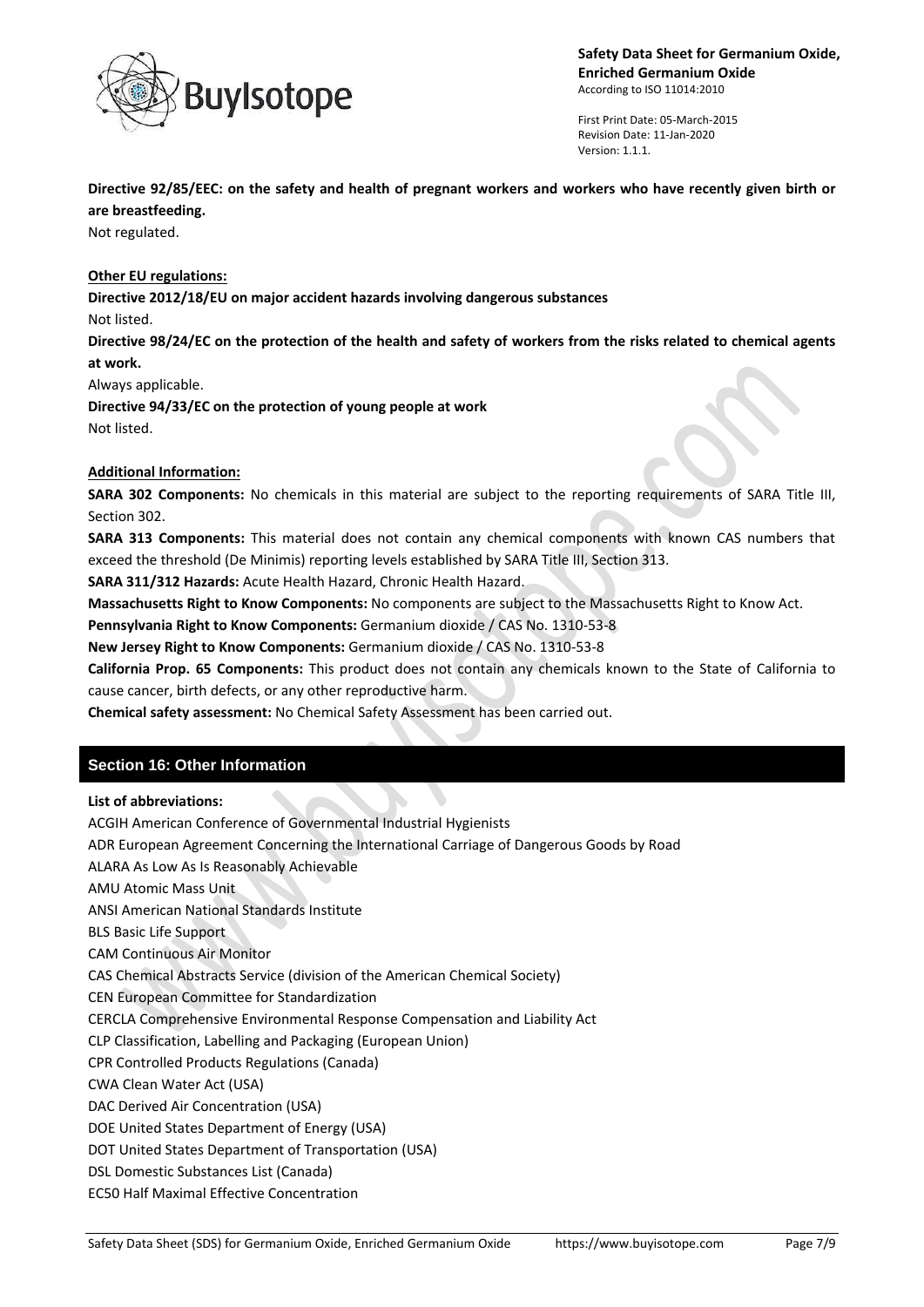

First Print Date: 05-March-2015 Revision Date: 11-Jan-2020 Version: 1.1.1.

EINECS European Inventory of Existing Commercial Chemical Substances EHS Environmentally Hazardous Substance ELINCS European List of Notified Chemical Substances EMS Emergency Response Procedures for Ships Carrying Dangerous Goods EPA Environmental Protection Agency (USA) EPCRA Emergency Planning and Community Right-To-Know Act (EPCRA) of 1986 GHS Globally Harmonized System HMIS Hazardous Materials Identification System (USA) IARC International Agency for Research on Cancer IATA International Air Transport Association IBC Intermediate Bulk Containers ICAO International Civil Aviation Organization IDLH Immediately Dangerous to Life or Health IMDG International Maritime Code for Dangerous Goods LC50 Lethal concentration, 50 percent LD50 Lethal dose, 50 percent LDLO Lethal Dose Low LOEC Lowest-Observed-Effective Concentration MARPOL International Convention for the Prevention of Pollution from Ships MSHA Mine Safety and Health Administration (USA) NCRP National Council on Radiation Protection & Measurements (USA) NDSL Non-Domestic Substances List (Canada) NFPA National Fire Protection Association (USA) NIOSH National Institute for Occupational Safety and Health (USA) NOEC No Observed Effect Concentration N.O.S. Not Otherwise Specified NRC Nuclear Regulatory Commission (USA) NTP National Toxicology Program (USA) OSHA Occupational Safety and Health Administration (USA) PBT Persistent Bioaccumulative and Toxic Chemical PEL Permissible Exposure Limit PIH Poisonous by Inhalation Hazard RCRA Resource Conservation and Recovery Act (USA) RCT Radiation Control Technician REACH Registration, Evaluation, Authorisation and Restriction of Chemicals (Europe) RID Regulations Concerning the International Transport of Dangerous Goods by Rail RTECS Registry of Toxic Effects of Chemical Substances SARA Superfund Amendments and Reauthorization Act (USA) TDG Transportation of Dangerous Goods (Canada) TIH Toxic by Inhalation Hazard TLV Threshold Limit Value TPQ Threshold Planning Quantity TSCA Toxic Substances Control Act TWA Time Weighted Average UN United Nations (Number) VOC Volatile Organic Compound vPvB Very Persistent Very Bioaccumulative Chemical